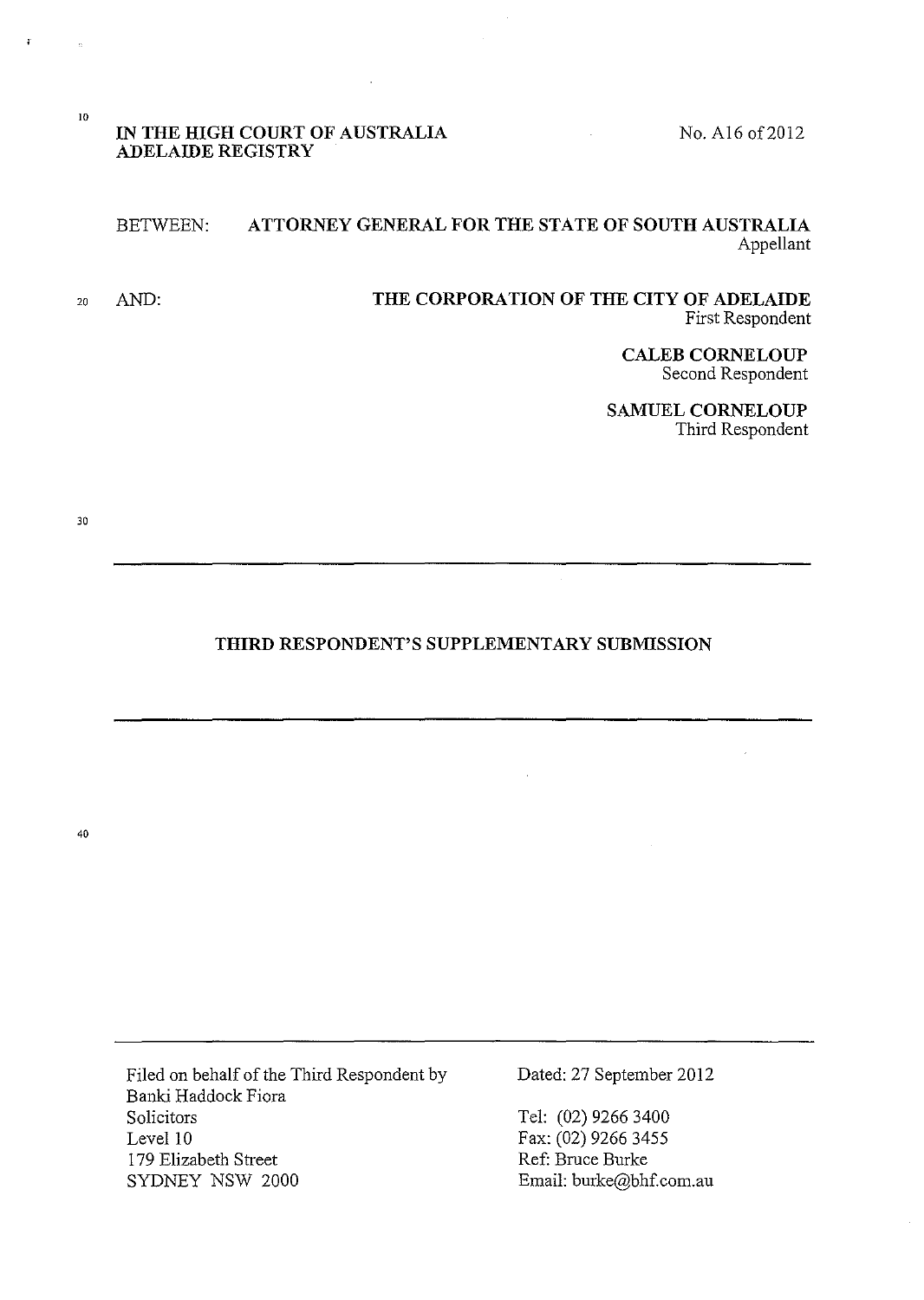- 10 1. This submission is in support of the third respondent's draft amendment to his notice of contention. SA does not oppose the amendment.
	- 2. In short, the third respondent ("Samuel") submits that the two clauses of the by-law ("the by-law") are invalid because they contravene the provisions of  $s.248(1)(a)$  of the *Local Government Act 1999* (SA) ("the 1999 Act"). It is convenient to consider this issue by reference to the text of ss.246-248 of the 1999 Act.
	- 3. Section 248 provides as follows:
		- "(!) *A by-law made by a council must not-*
		- (a) *exceed the power conferred by the Act under which the by-law purports to be made;* **or**
		- (b) be inconsistent with this or another Act, or with the general law of the State; or
		- (c) without clear and express authority in this or another Act-
			- (i) have retrospective effect; or
			- (ii) impose a tax; or
			- (iii) purport to shift the onus of proof to a person accused of an offence; or
			- (iv) provide for the further delegation of powers delegated under an Act; or
		- (d) unreasonably interfere with rights established by law; or
		- (e) unreasonably make rights dependent on administrative and not judicial **decisions.**
		- (2) If a by-law is inconsistent with a trust that applies to real or personal property held by the council, the by-law does not, to the extent of the inconsistency, apply in relation to that property.
		- (3) This section does not affect the validity of a by-law made before the **commencement of this section."**

(emphasis added)

- 4. (Sections 246-247 are annexed to these submissions.)
- 5. It is clear that the intention of s.248 is "that an act done in breach of the provision should be invalid": *Project Blue Sky v ABA* (1998) 194 CLR 355, at [93]; see also SAFC at [138] (citing *Gedeon v NSWCC* (2008) 236 CLR 120, at 139). The language of s.248(3) shows that the validity of by-laws made after the commencement of the section (including the by-law the subject of this appeal) is affected by s.248. And the

20

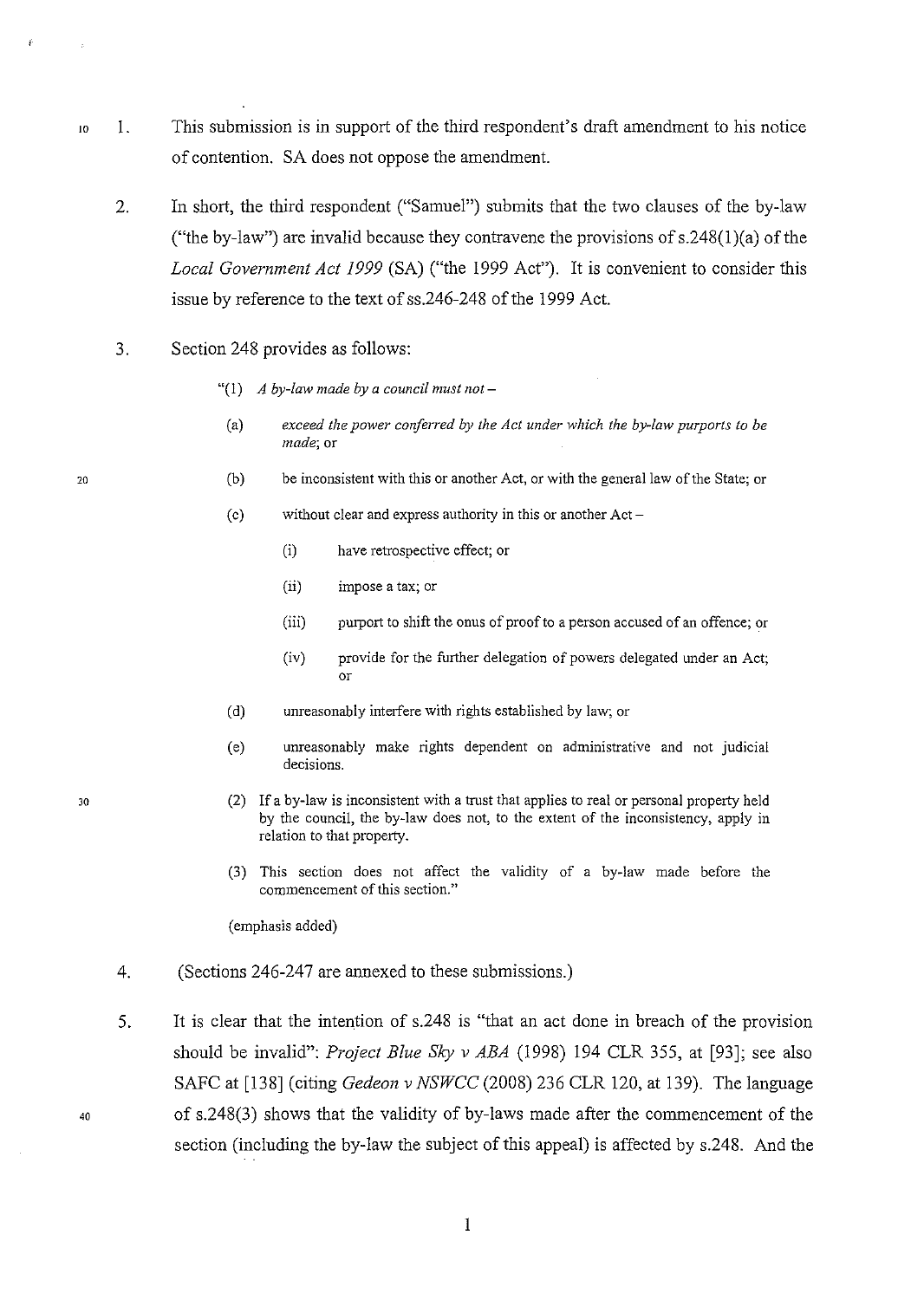- 10 section (which creates "rules") works by way of contrast to the "principles" established by s.247 (which do not provide grounds for challenging the validity of by $laws$ <sup>1</sup>
	- 6. It is submitted that the two clauses of the by-law are invalid for the following reasons:
		- (i) the by-law purports to be made under the 1999 Act: AB 98.38, 47.5, 91.5;
		- (ii) the only by-law making powers "conferred" by the 1999 Act are those found in ss.238-240;
		- (iii) SA does not assert that the by-law is within the powers to make by-laws "conferred" by ss.238-240;
		- (iv) therefore, the by-law is invalid.
- 20 7. SA's only response to this argument is to assert that the by-law does not "exceed the power conferred by the [1999] Act" because s.246(1)(a) of the 1999 Act "confers" on the Council power to make by-laws "that are within the contemplation of this or another Act" and the by-law is validly made under a by-law making power in "another" Act *(viz* s.667(1)9(XVI) of the 1934 Act).
	- 8. There are substantial difficulties with this argument.

- 9. First, s.246(1)(a) does not "confer" any power to make by-laws under the 1934 Act. That power is (relevantly) "conferred" by s.667 of the 1934 Act. Indeed the Attorney-General for SA makes this very point several times in his own written submissions. Thus, SA has submitted that the by-law is within "the scope of the by-law making power *conferred* by s.667(1)9(XVI) of the 1934 Act": [10.1] of SA's reply submissions. See also SA's reply at [14] ("the power *conferred* by s.667(1)9(XVI) of the 1934 Act"), [19] ("the power *coriferred* by s.667(1)9(XVI) of the 1934 Act") and [10] of SA's initial submissions ("s.667(1)9(XVI) of the 1934 Act, which *confers* a broad power... to make by-laws") (all emphases added).
- 10. Secondly, s.248(1)(a) is a provision which the legislature regards as so important that non-compliance results in invalidity. It is not meant to be taken lightly or rendered

<sup>&</sup>lt;sup>1</sup> It is noteworthy that in the Second Reading Speech (page 807 of the House of Assembly) the following appears: "The current principles for by-law making are divided into principles and rules. Inconsistency with a principle will not form the basis for challenging a by-law in the courts, whereas a breach of a rule wilL"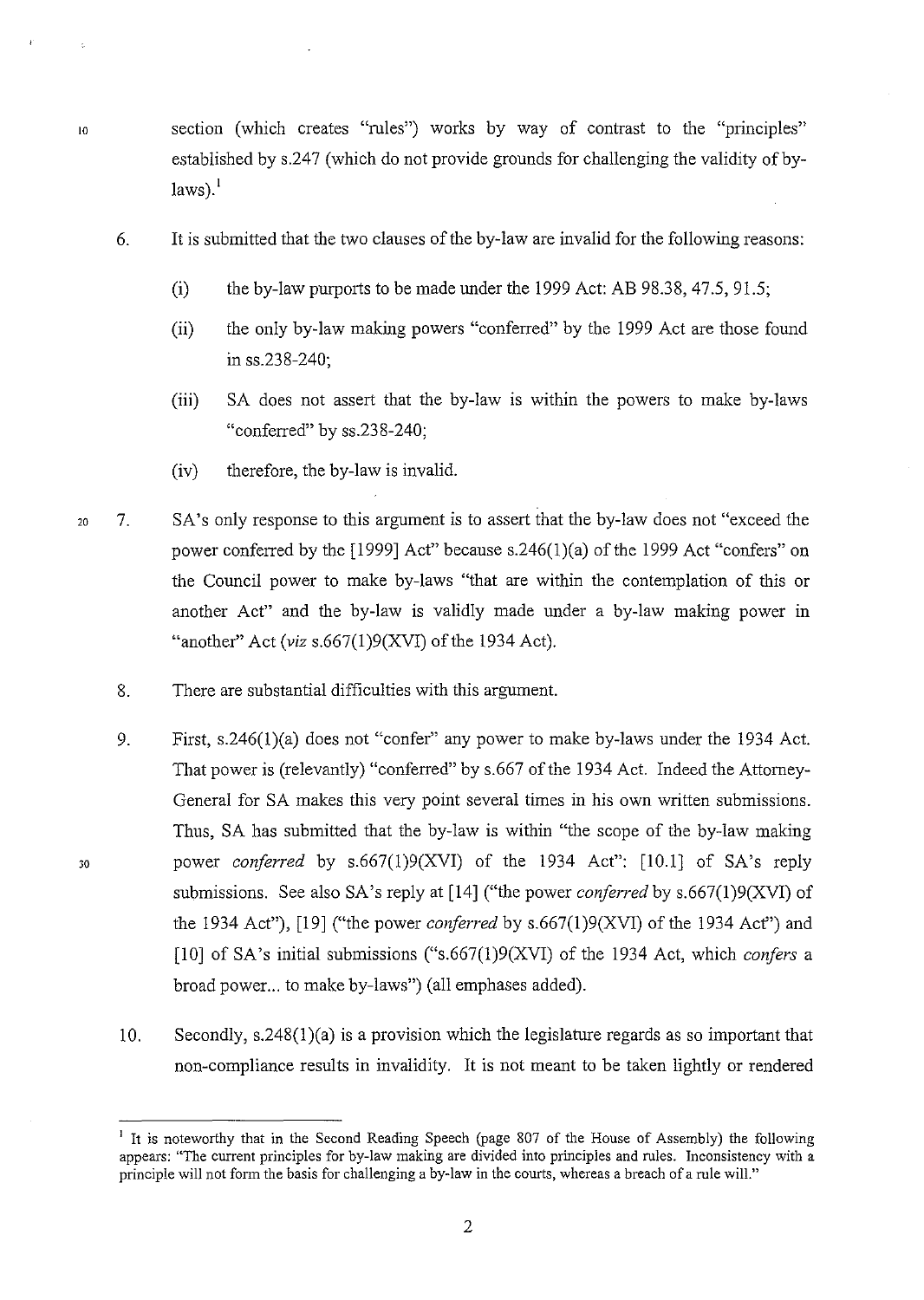- nugatory. If SA is correct, the strictures of  $s.248(1)(a)$  can be side-stepped for every by-law made by a Council by the simple expedient of saying "this by-law purports to be made under the 1999 Act". On SA's argument this will always amount to compliance with  $s.248(1)(a)$  because  $s.246(1)$  "confers" on the Council power to make by-laws which are contemplated by any Act or any regulation under any Act. With due respect, such a construction makes no sense and makes a mockery of this important provision. If SA is correct, no by-law will ever offend s.248(1)(a) provided that it includes the mantra that it is made under the 1999 Act (even where the relevant enabling  $Act - which$  "confers" the power to make the by-law  $-$  is an Act other than the 1999 Act). This cannot be the purpose of the provision: cf *Acts Interpretation Act*  1915 (SA) s.22.
	- 11. Thirdly, SA's construction does not sit well with the legislature's choice of words in s.248(1)(a). If the legislature had intended s.248(1)(a) to be read as SA asserts, it would have said "exceed the power conferred by *this* Act" (compare paragraphs (b) and  $(c)$ ).
	- 12. Fourthly, councils in SA have power to make by-laws under vanous powers specifically "conferred" by the following sections of the following Acts: *City of Adelaide Act 1998,* s.37A; *Dog and Cat Management Act 1995,* s.90; *General Tramways Act 1884,* s.38; *Harbours and Navigation Act 1993,* s.l8A; *Local Government Act 1934,* s.667; *Local Government Act 1999,* ss.238, 239, 240; *National Soldiers Memorial Act 1949,* s.3. The 1999 Act requires that the Legislative Review Committee<sup>2</sup> review by-laws in order to determine whether they are validly and appropriately made and that they<sup>3</sup>:
		- (a) [are] consistent with the *objectives of the provision that authorises the by-law and accord with the provisions and general intent of the enabling Act;* and
		- (b) adopt a means of achieving those objectives that [do] not:
			- (i) unreasonably burden the community; or

JO

20

30

<sup>2</sup> See s.l OA *Subordinate Legislation Act 1978* (SA); s.l2 *Parliamentary Committees Act 1991* (SA); Pearce and Argument, *Delegated Legislation in Australia*, [3.52]-[3.58].<br><sup>3</sup> See s.247(a) and (b).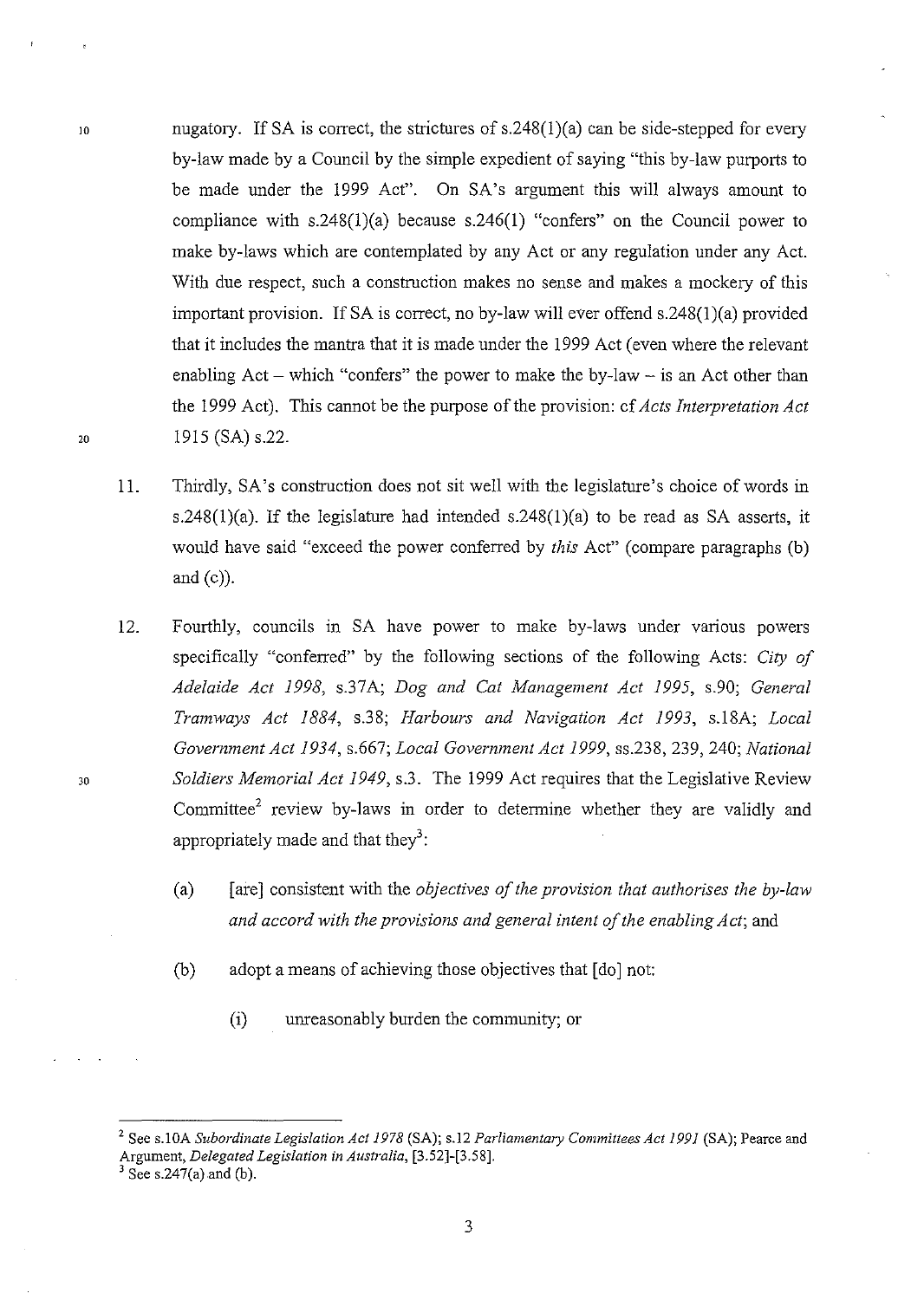- (ii) make unusual or unexpected use of the power *conferred by the enabling Act* (having regard to the general intent of the Act). (emphases added)
- 13. Similar reviews also need to be conducted by the solicitor who certifies that power to make the by-law exists under a specified enabling Act (s.249 of the 1999 Act), by the Council in determining whether to enact the by-law<sup>4</sup> and by the public as part of the by-law making process  $(s.249(1)(a)$  and (b) of the 1999 Act).
- 14. Samuel's construction of  $s.246(1)(a)$  is conducive to the effectiveness of such reviews. On SA's construction of  $s.246(1)(a)$ ,  $s.248(1)(a)$  could be complied with by simply including in the by-law a statement that "this by-law is purportedly made under the 1999 Act". This is not conducive to effective reviews of whether a by-law is within the enabling Act and accords with its objectives and intent.
- 15. Fifthly, the clear purpose of s.248(1)(a) is to oblige Councils to enact by-laws that are within the powers of the relevant enabling Act. SA's argument does not sit comfortably with the achievement of this purpose.
- 16. Sixthly, the purpose of s.246(1) is to act as a form of recital by way of preamble to the regime which follows in s.246(2)-(7) (a regime which applies to all by-laws regardless of the source of the enabling power). Its purpose is not to "confer" on Councils by-law making powers which have already been conferred on them by other Acts (or by ss. 238-240 of the 1999 Act).

Ce Myn11

G. O'L. Reynolds Counsel for the Third Respondent Tel: (02) 9232 5016 Fax: (02) 9233 3902 Email: guyreynolds@sixthfloor.com.au

 $~G.R.$  Rubagotti $\left\langle \bigvee\right\rangle$  Counsel for the Third Respondent Tel: (02) 9235 1008 Fax: (02) 9235 2342 Email: gabriella.rubagotti@gmail.com

Dated: 27 September 2012

20

30

<sup>4</sup>**The Courts are also assisted in determining** *ultra vires* **issues (particularly reasonableness and proportionality)**  by a clear specification of the enabling Act.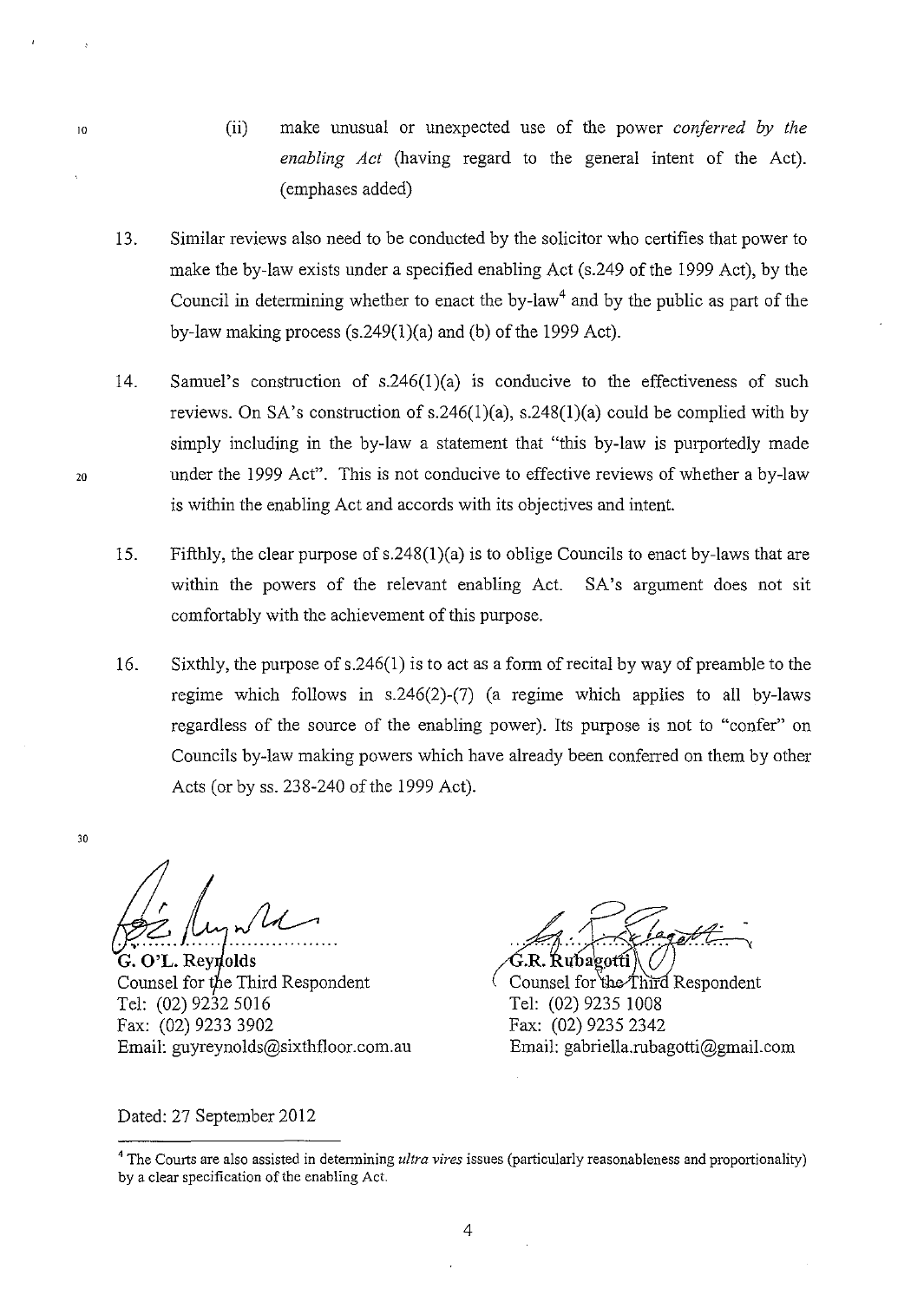### ANNEXURE (provisions in force as at 10 May 2004)

#### 246-Power to make by-laws

(1) Subject to this or another Act, a council may make by-laws-

- (a) that are within the contemplation of this or another Act; or
- (b) that relate to a matter in relation to which the making of by-laws 1s authorised by the regulations under this or another Act.

(2) A council cannot make a by-law that requires that a person obtain a licence from the council to carry out an activity at a particular place unless the council has express power to do so under an Act.

 $(3)$  Subject to this or another Act, a by-law made by a council may-

- (a) operate subject to specified conditions; and
- (b) refer to or incorporate, wholly or partially and with or without modification, a code, standard or other document prepared or published by an authority or body, either as in force at the time the by-law is made or as in force from time to time; and
- (c) be of general or limited application, and provide for exemptions; and
- (d) make different provision according to the persons, things or circumstances to which it is expressed to apply; and
- (e) provide that the by-law, or a provision of a by-law, applies only within a part or parts of the area as the council may determine from time to time; and
- (f) provide that a matter or thing is to be determined, dispensed with, regulated or prohibited according to the discretion of the council, a specified person, authority or body, or a person holding a specified office; and
- (g) fix a minimum as well as a maximum penalty for any breach of a by-law, or a maximum penalty only, or a general maximum penalty applicable to several by-laws, provided that the maximum penalty so fixed does not exceed \$750, and in the case of a continuing offence fix a further penalty not exceeding \$50 for every day on which the offence or breach of the bylaw continues; and
- (h) in a case of a by-law relating to the driving, parking or standing of vehicles-
	- (i) impose, modify or restrict any evidentiary burden on a party to proceedings for an offence against the by-law, or provide for other matters in respect of evidence or the proof of any matter; and
	- (ii) fix entrance fees or parking fees; and
	- (iii) provide that the owner and the driver of a vehicle driven, parked or standing in contravention of the by-law are each guilty of an offence and liable to the relevant penalty.

(4) If a code, standard or other document is adopted under subsection (3)(b) as it is in force from time to time, an alteration to the code, standard or other document will